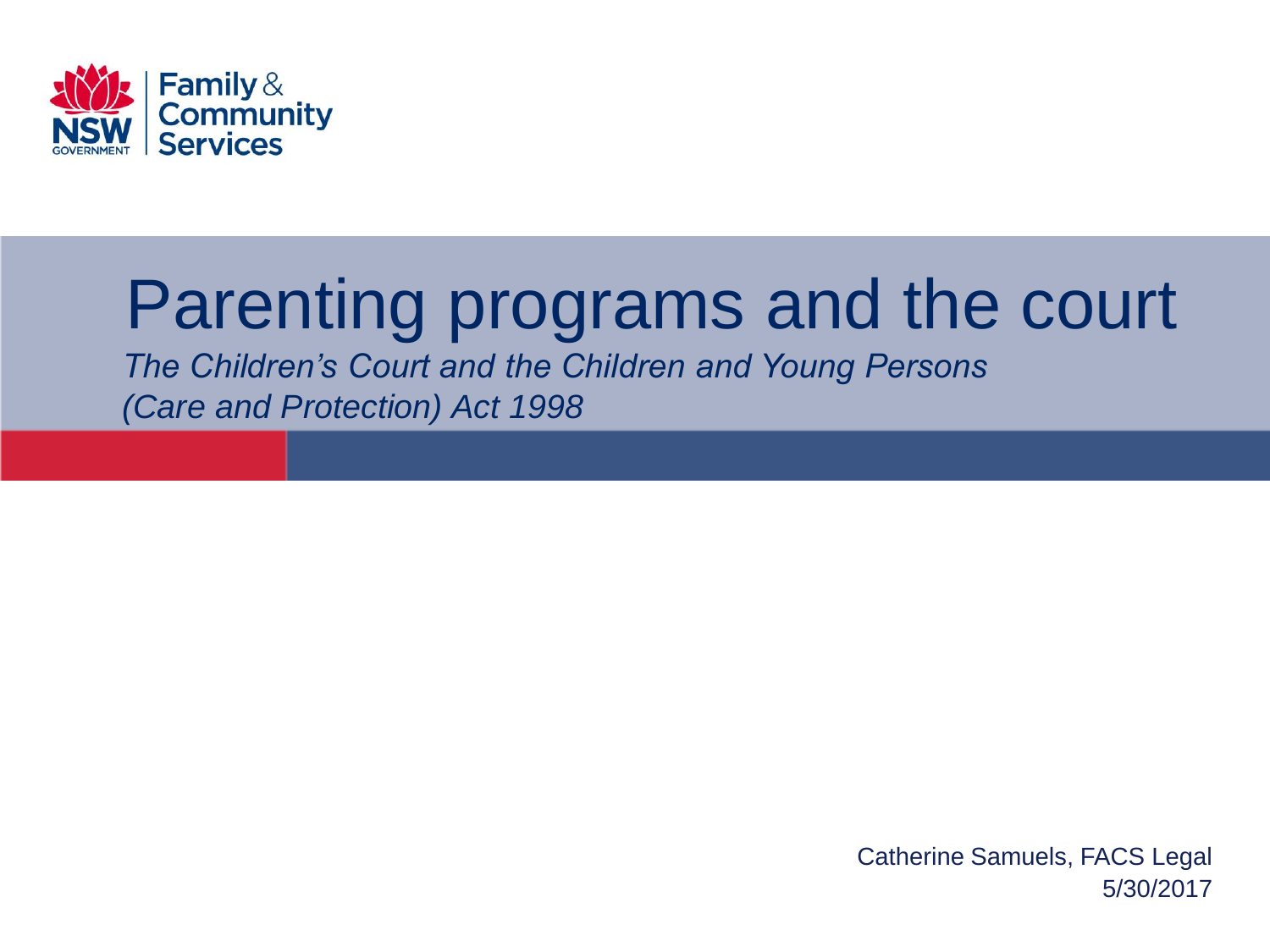

5/30/2017 Catherine Samuels, FACS Legal

# Parenting programs and the court system

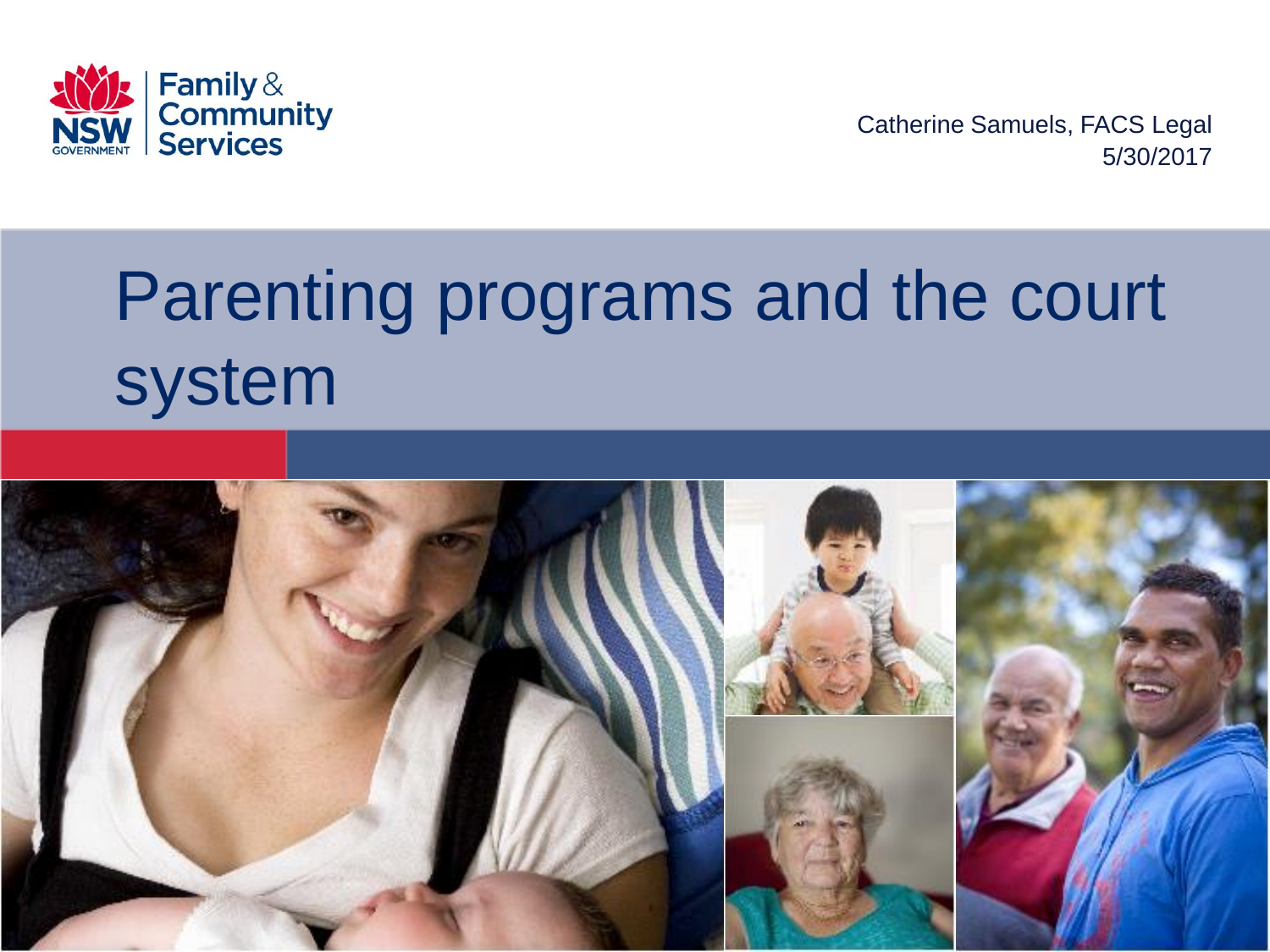### Some key principles – under the Care Act

- In any action or decision concerning a particular child or young person, the safety, welfare and well-being of the child or young person are paramount. (s. 9(1))
- In deciding what action it is necessary to take (whether by legal or administrative process) in order to protect a child or young person from harm, the course to be followed must be the least intrusive intervention in the life of the child or young person and his or her family that is consistent with the paramount concern to protect the child or young person from harm and promote the child's or young person's development. (s. 9(2)(c))

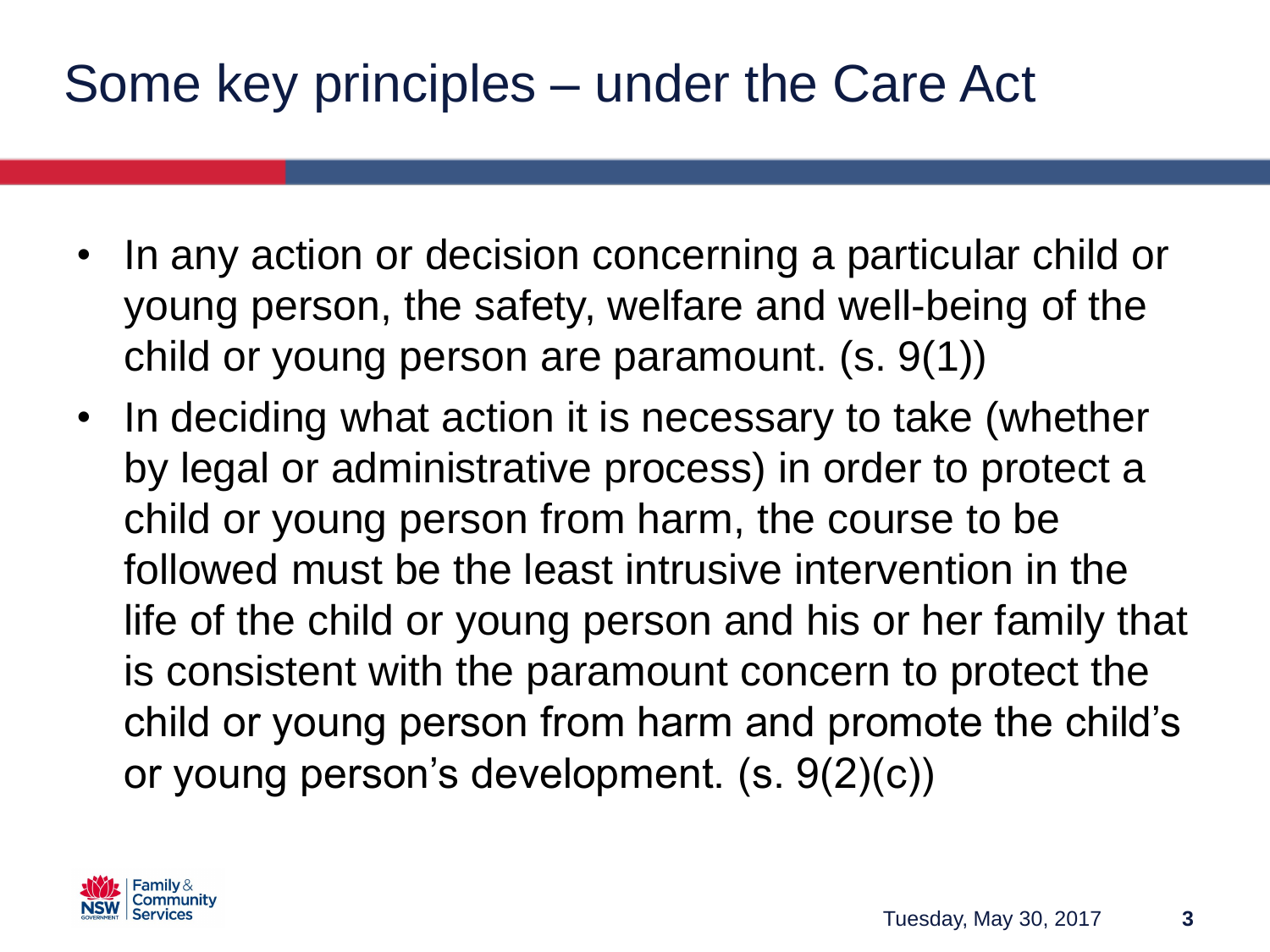# Some key principles

#### **Principles of intervention – s. 36**

- 1. In deciding the appropriate response to a report concerning a child or young person, the Secretary must have regard to the following principles:
	- a) The immediate safety, welfare and well-being of the child or young person, and of other children or young persons in the usual residential setting of the child or young person, must be given paramount consideration.
	- b) Subject to paragraph (a), any action must be appropriate to the age of the child or young person, any disability the child, young person or his or her family members have, and the circumstances, language, religion and cultural background of the family.
	- c) Removal of the child or young person from his or her usual caregiver may occur only where it is necessary to protect the child or young person from the risk of serious harm.

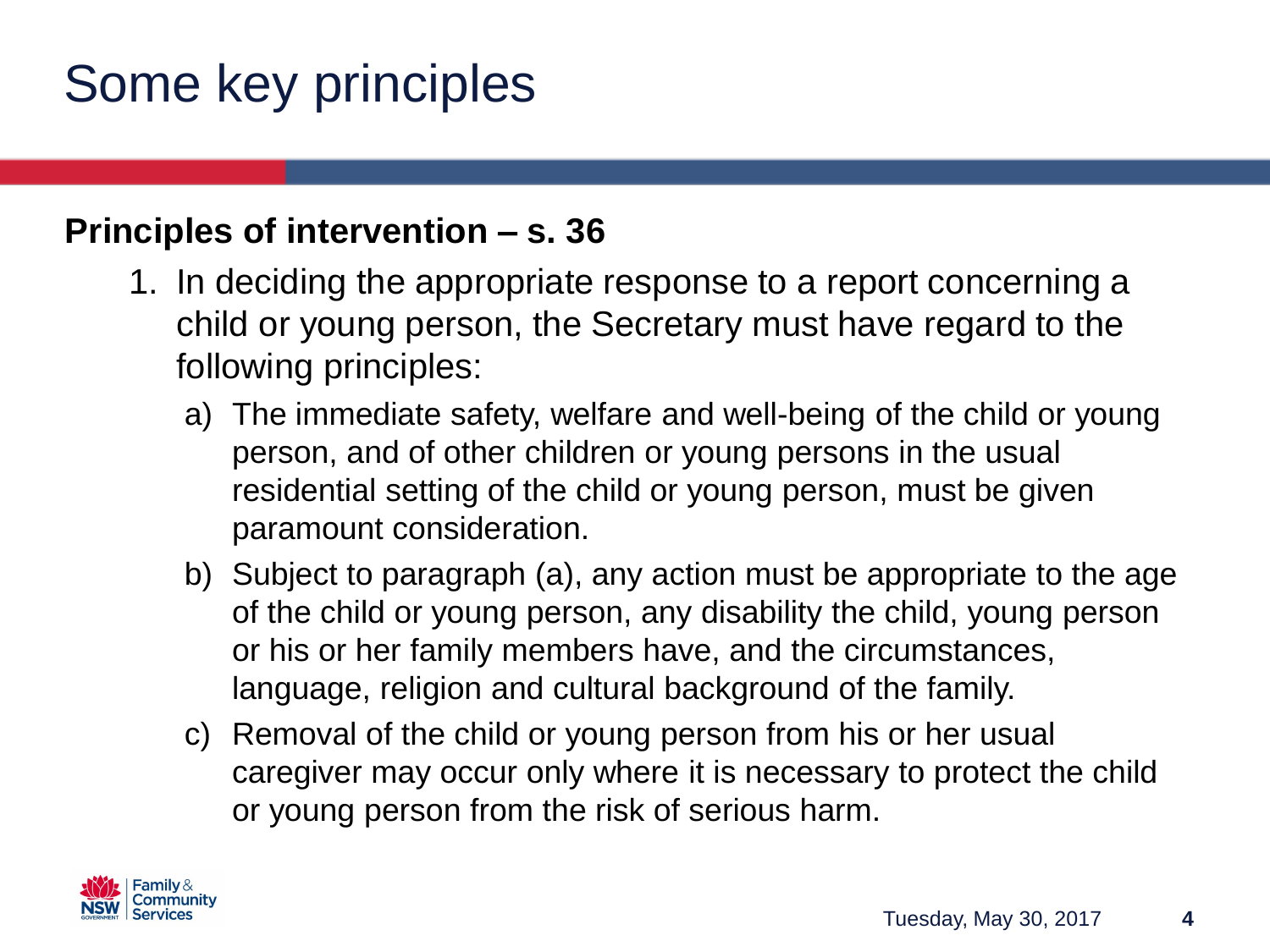#### **Evidence of prior alternative action – s.63**

When making a care application, the Secretary must furnish details to the Children's Court of:

- a) the support and assistance provided for the safety, welfare and well-being of the child or young person, and
- b) the alternatives to a care order that were considered before the application was made and the reasons why those alternatives were rejected.

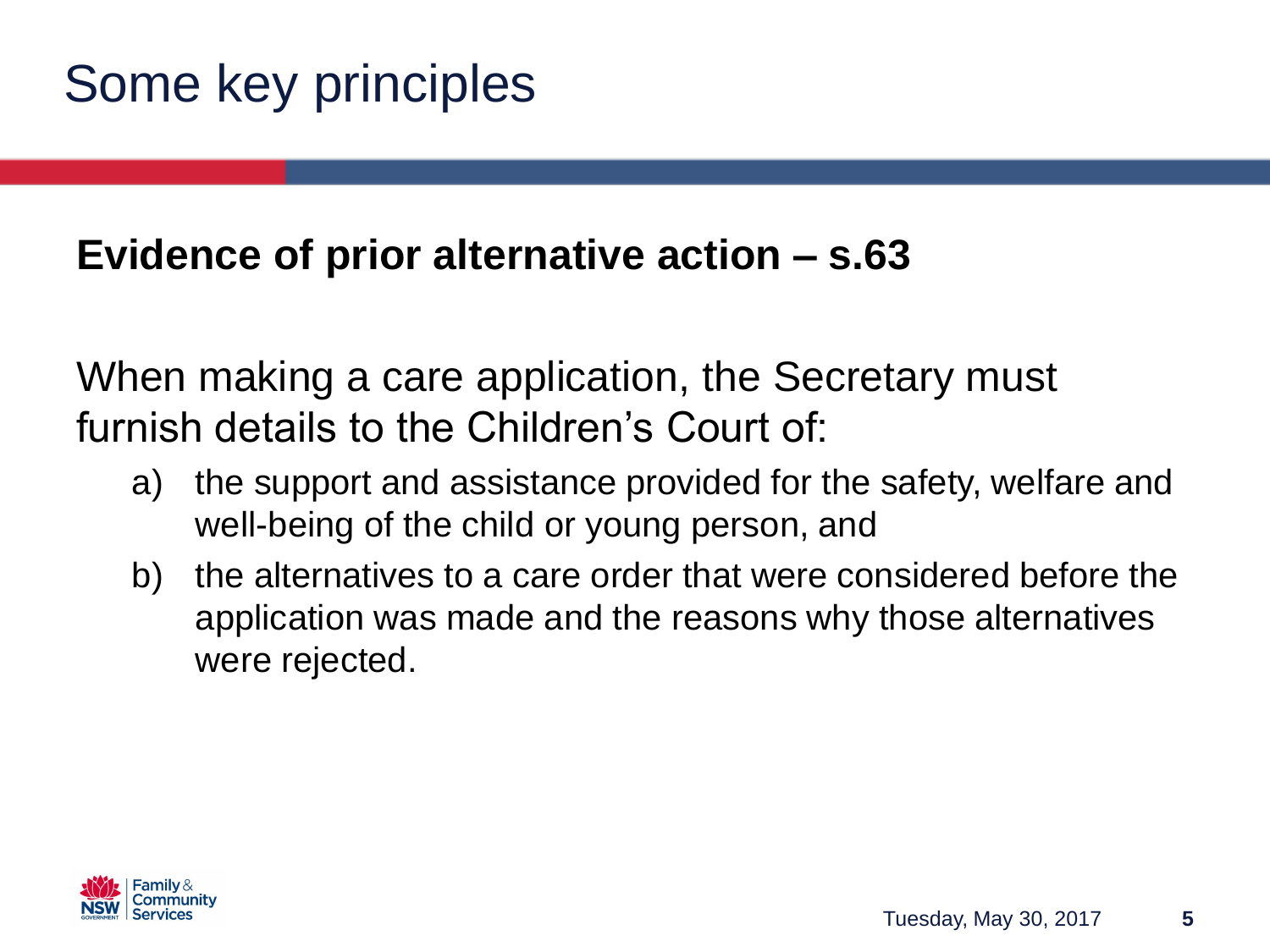# Permanent placement principles – s. 10A

- a) the first preference is for the child or young person to be restored to the care of his or her parent (within the meaning of section 83) or parents so as to preserve the family relationship,
- b) the second preference is guardianship of a relative, kin or other suitable person,
- c) the next preference is (except in the case of an Aboriginal or Torres Strait Islander child or young person) for the child or young person to be adopted,
- d) the last preference is for the child or young person to be placed under the parental responsibility of the Minister under this Act or any other law,
- e) if it is not practicable or in the best interests of an Aboriginal or Torres Strait Islander child or young person to be placed in accordance with paragraph (a), (b) or (d), the last preference is for the child or young person to be adopted.

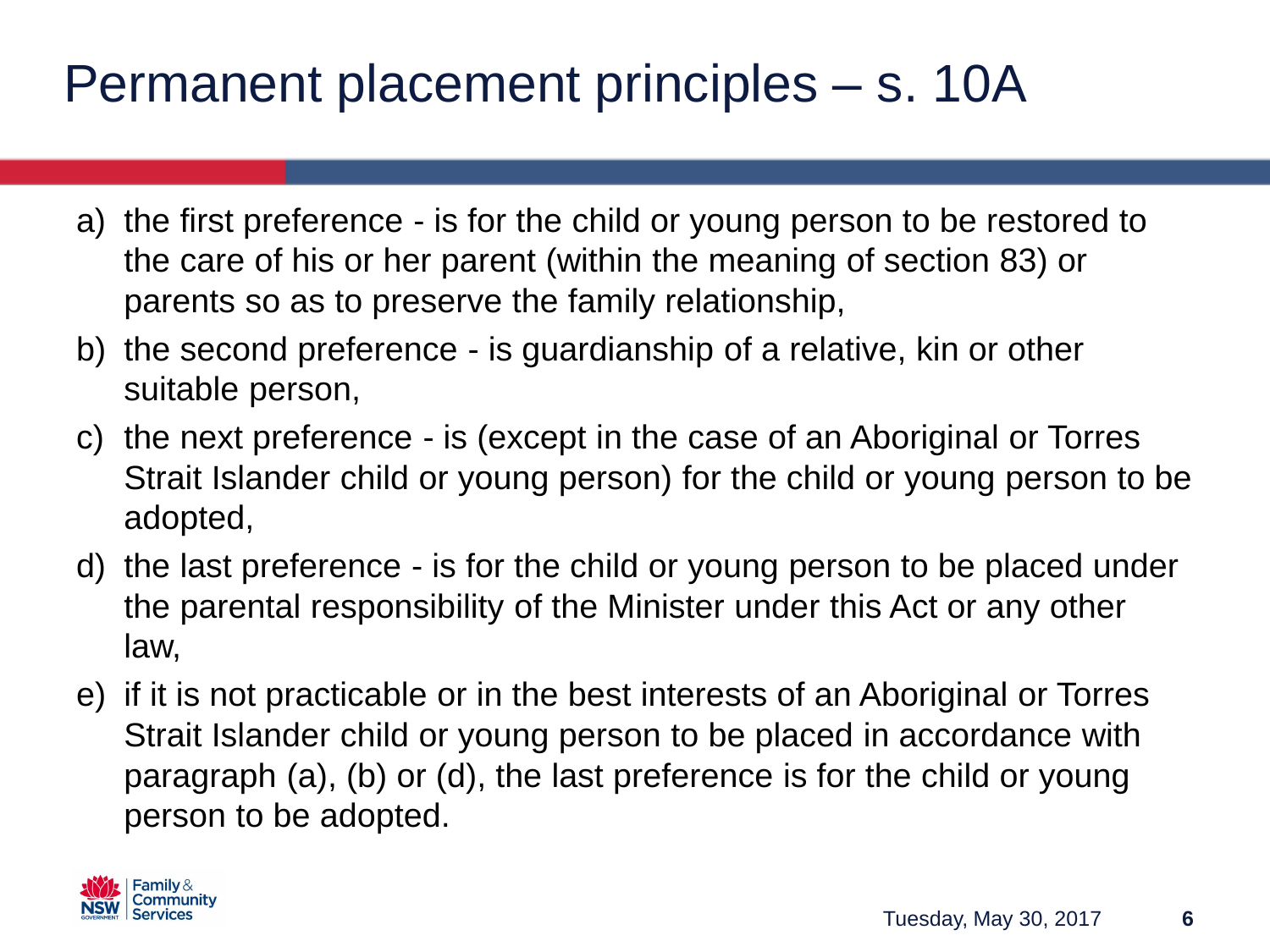# Early intervention and restoration tools

- Alternative dispute resolution including family group conferences - s. 37
- Registered care plans s. 38
- Parent responsibility contracts section 38A
- Parent capacity orders s. 91B
- Temporary care agreements s.151
- Request by court to provide services s.85

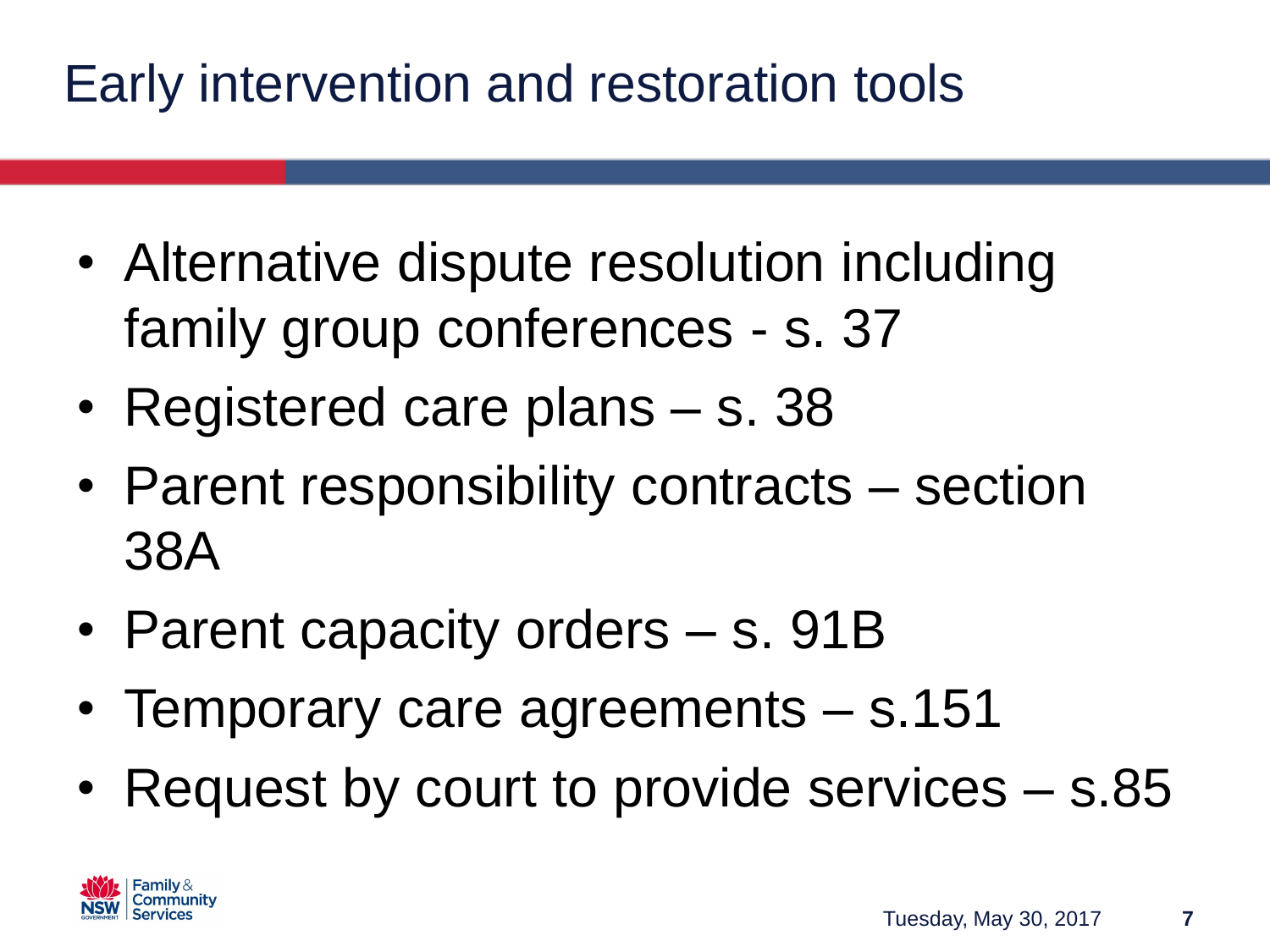# Keeping children safe – some tools

# **Other orders**

- Medical examination of children in need of care and protection – s. 173
- Undertakings s. 73
- For support services s. 74
- Therapeutic treatment for child/young person or parent – section s. 75
- Prohibition orders s. 90A

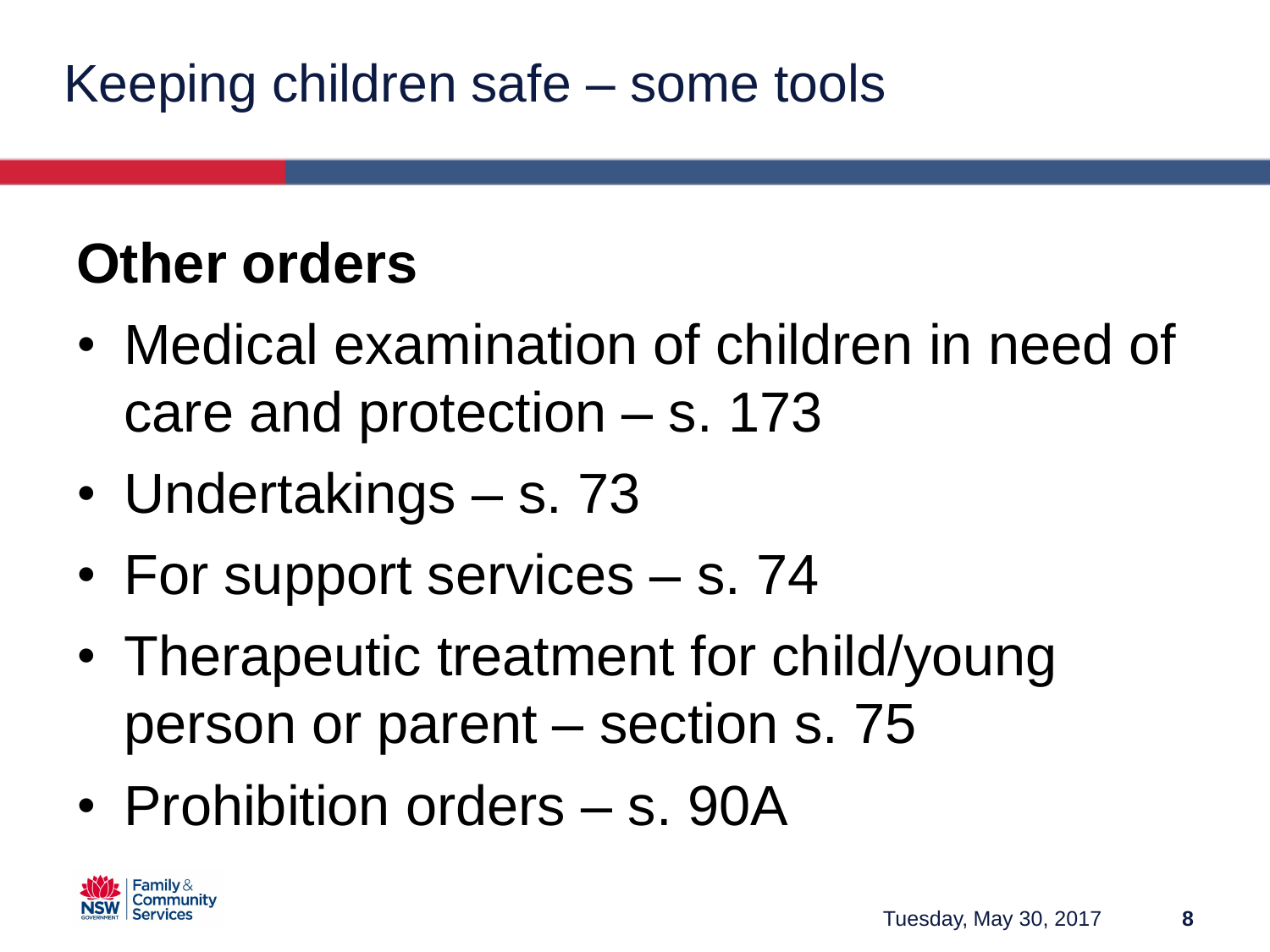# ADR, FGC and registered care plans (s.38)

- A care plan, developed by agreement in the course of ADR, may be registered with the Children's Court.
- The care plan can:
	- Allocate parental responsibility
	- Set out parenting programs that parents agree to complete
	- Set out minimum outcomes to achieve

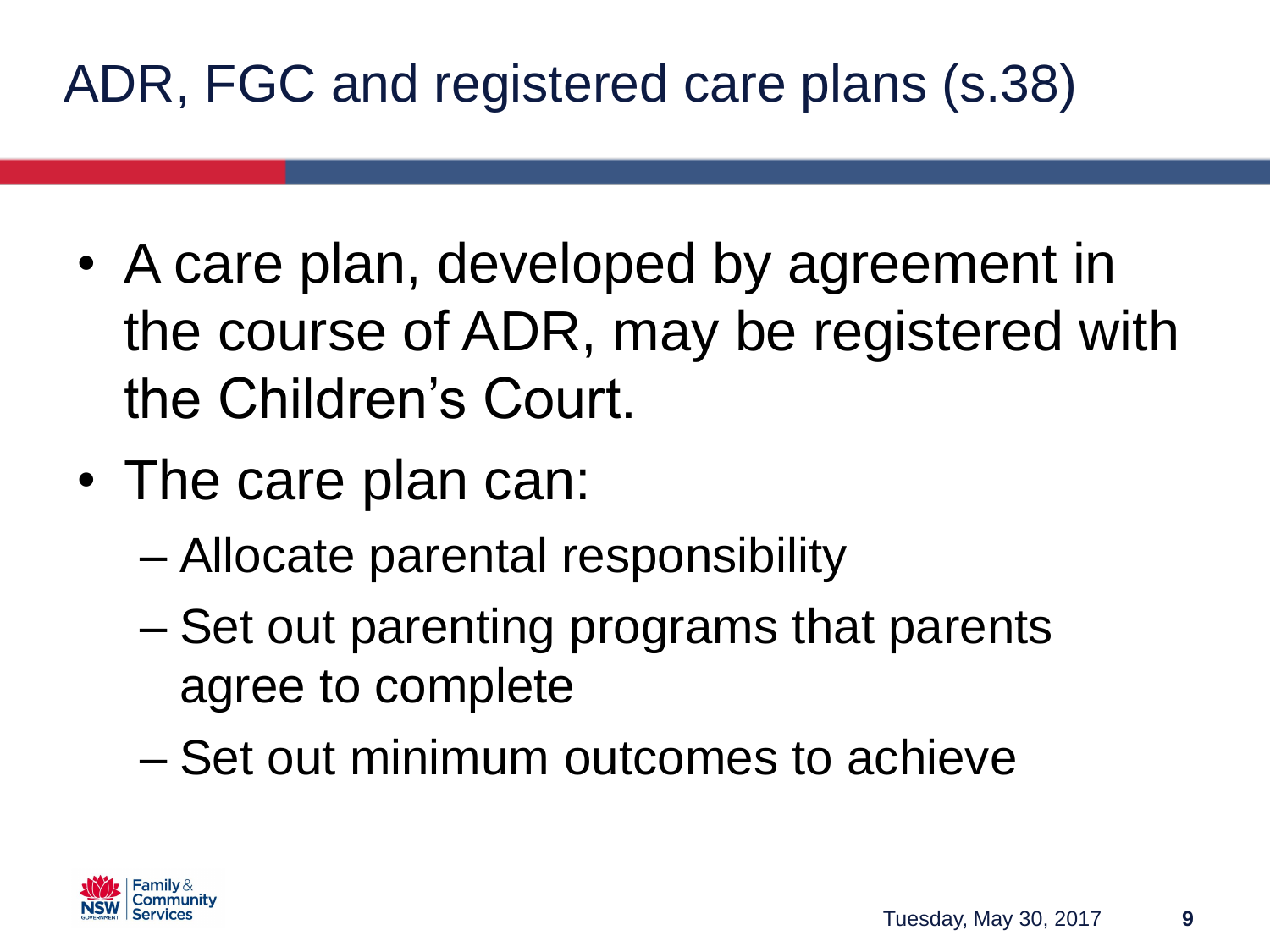Consent orders can be made by the court provided:

- the proposed order will not contravene the principles of this Act, and
- the parties to the care plan understand its provisions and have freely entered into it, and
- the party has received independent advice concerning the provisions to which the proposed order will give effect.

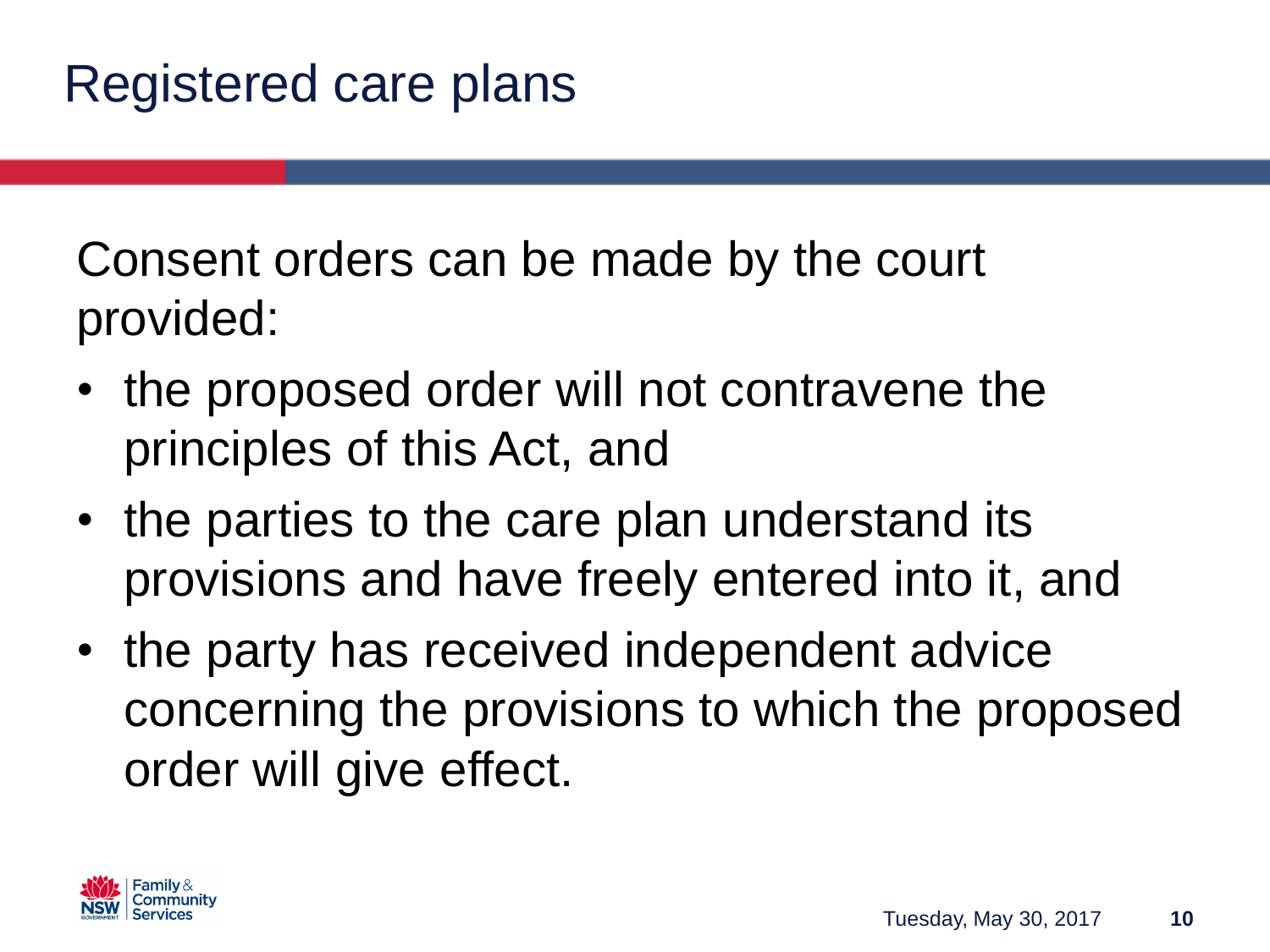A parent responsibility contract is

- a) an agreement between the Secretary and parent or carer that contains provisions aimed at improving parenting skills and encouraging greater responsibility for the child or young person
- b) Can be with an expectant parent aimed at improving the parenting skills of the prospective parent and reducing the likelihood that the child will be at risk of significant harm after birth.

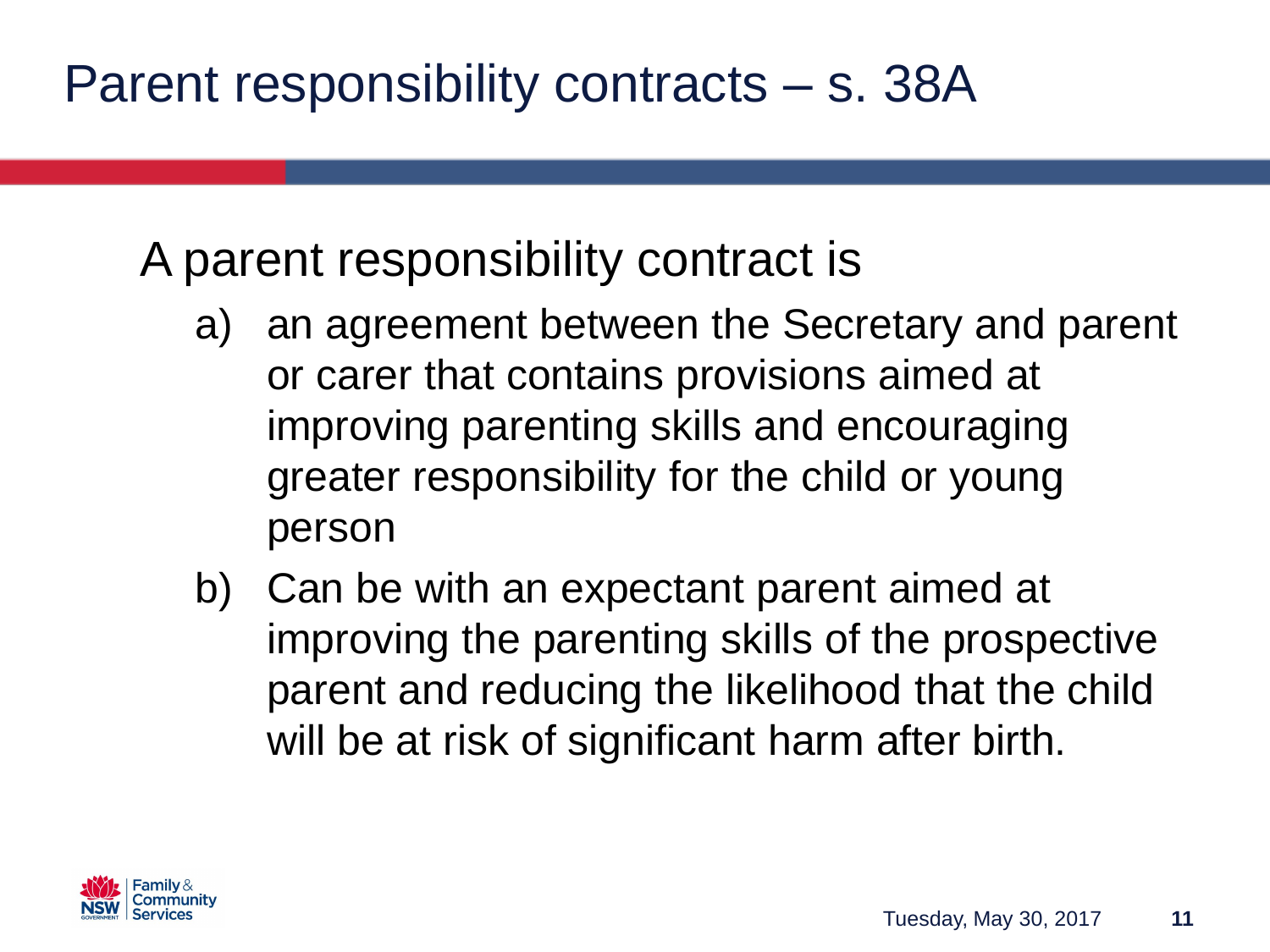### PRCs

# To be enforceable must:

- be in writing and signed
- be in the form prescribed by the regulations
- be registered with the Children's Court
- specify the period (not exceeding 12 months) during which the contract will be in force
- commence on the date on which the agreement is registered with the Children's Court, and
- specify the circumstances in which a breach of a term of the contract will authorise the Secretary to file a contract breach notice with the Children's Court.

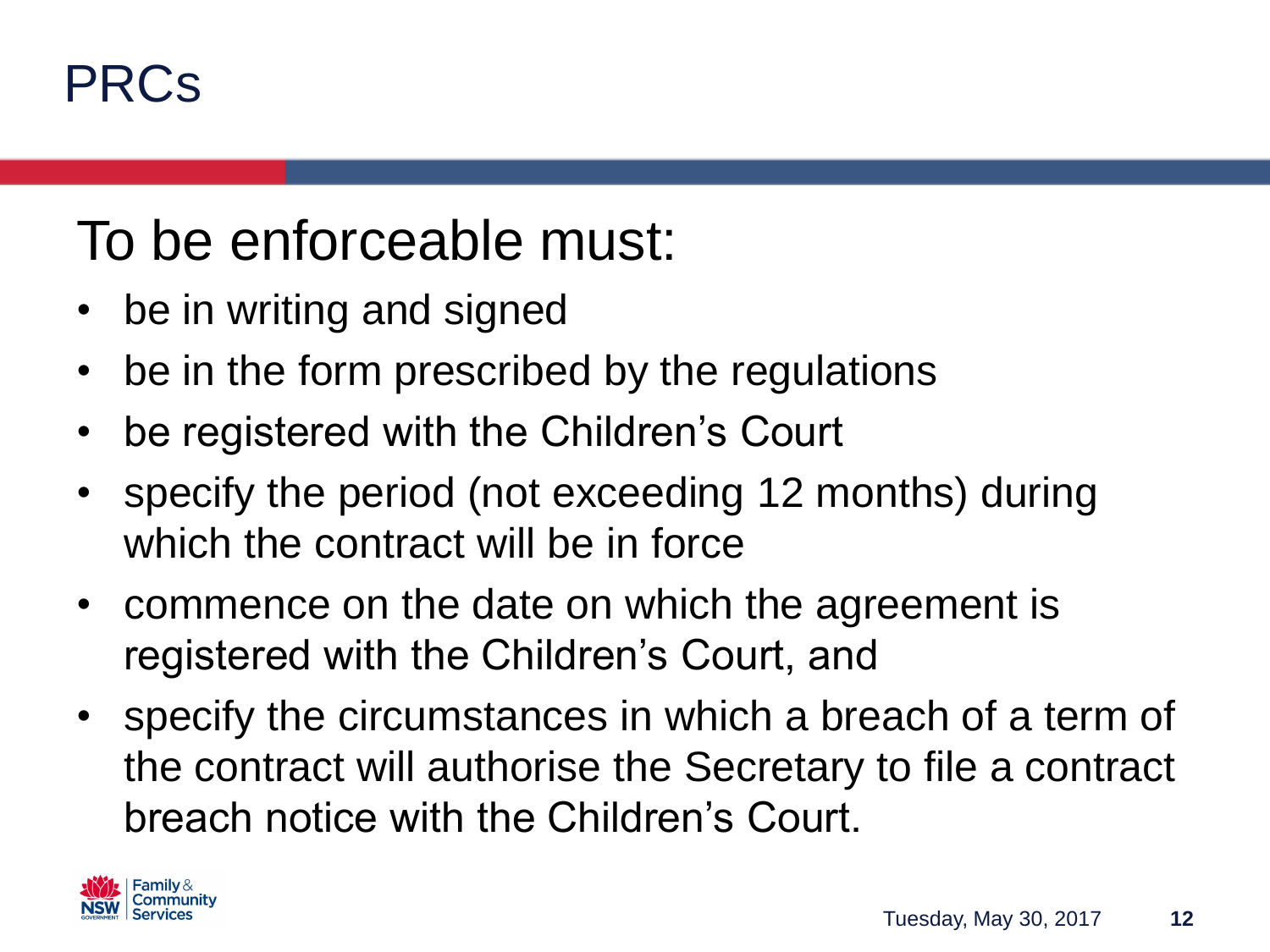### PRCs

Can make provision for:

- participation in courses aimed at improving the parenting skills of any party to the contract - including, for example, parenting programs, behavioural management and financial management
- attendance at treatment for alcohol, drug or other substance abuse during the term of the contract
- attendance at parenting programs
- attendance at counselling
- alcohol or drug testing
- permitting information about the contract (including compliance with the contract) to be shared between persons and agencies
- monitoring of compliance with the terms of the contract

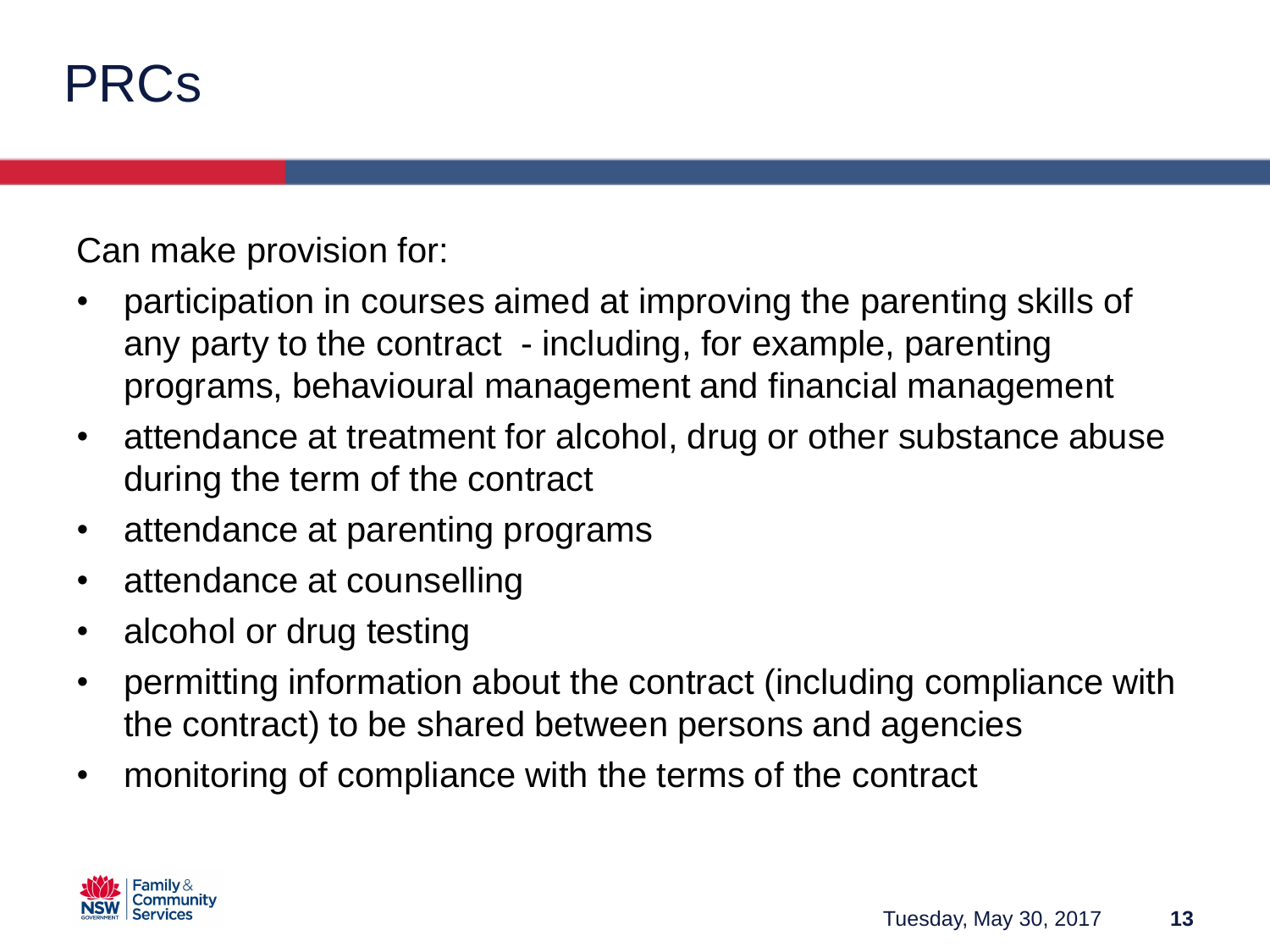#### Breaches of a PRC

- FACS may file a contract breach notice that sets out the details of the breach
- PRC is terminated on filing notice
- The filing of the notice is an application for the care orders specified in the notice

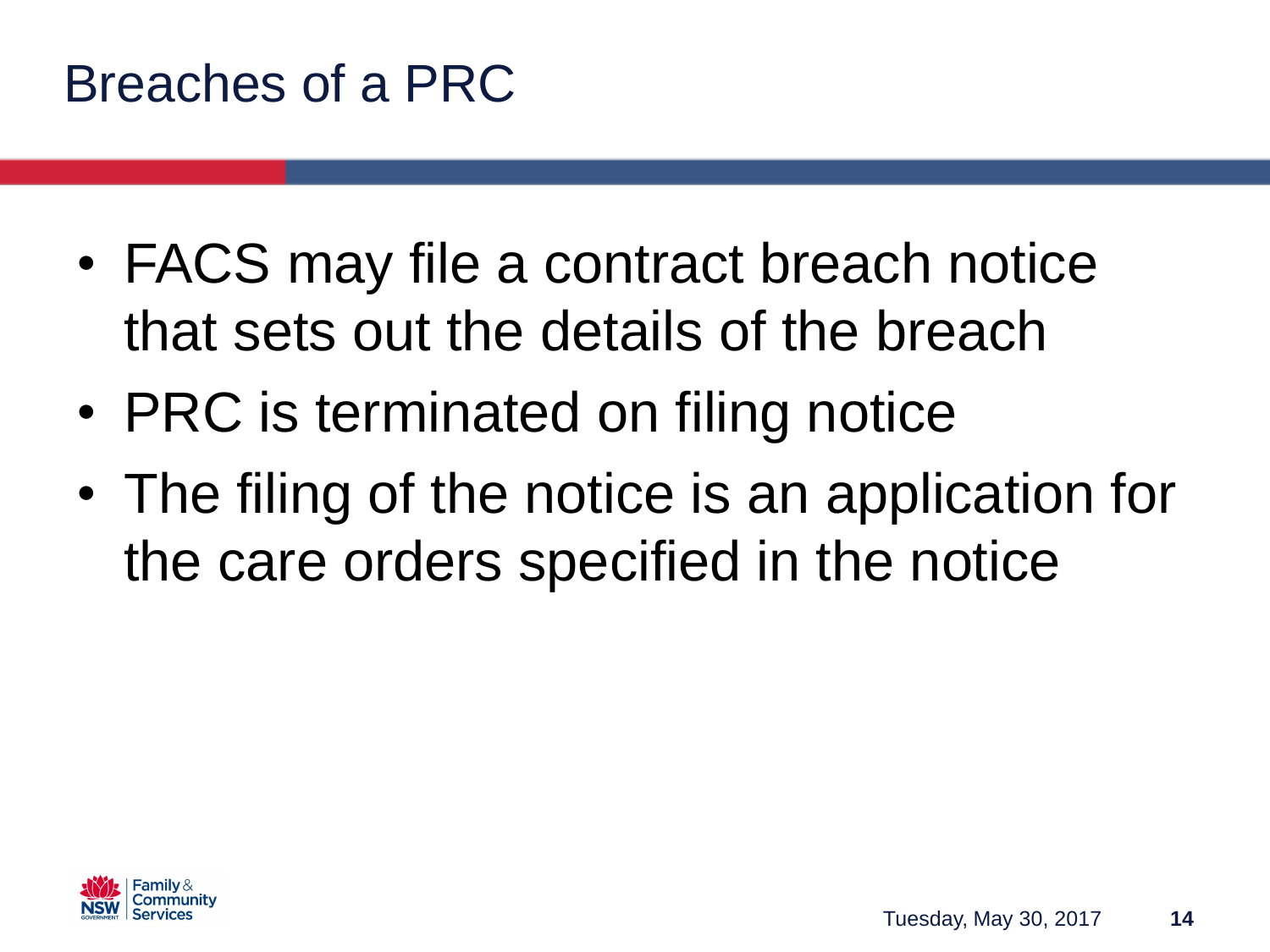#### Parent capacity orders – s. 91B

- Is a court order requiring a parent or primary care-giver of a child or young person to attend or participate in a program, service or course or engage in therapy or treatment aimed at building or enhancing his or her parenting skills
- Can be made:
	- on the application of FACS, or
	- on the Children's Court's own initiative if it determines under section 90A that a prohibition order has been breached by the parent or primary care-giver
	- by consent (eg after referral to ADR by the court)

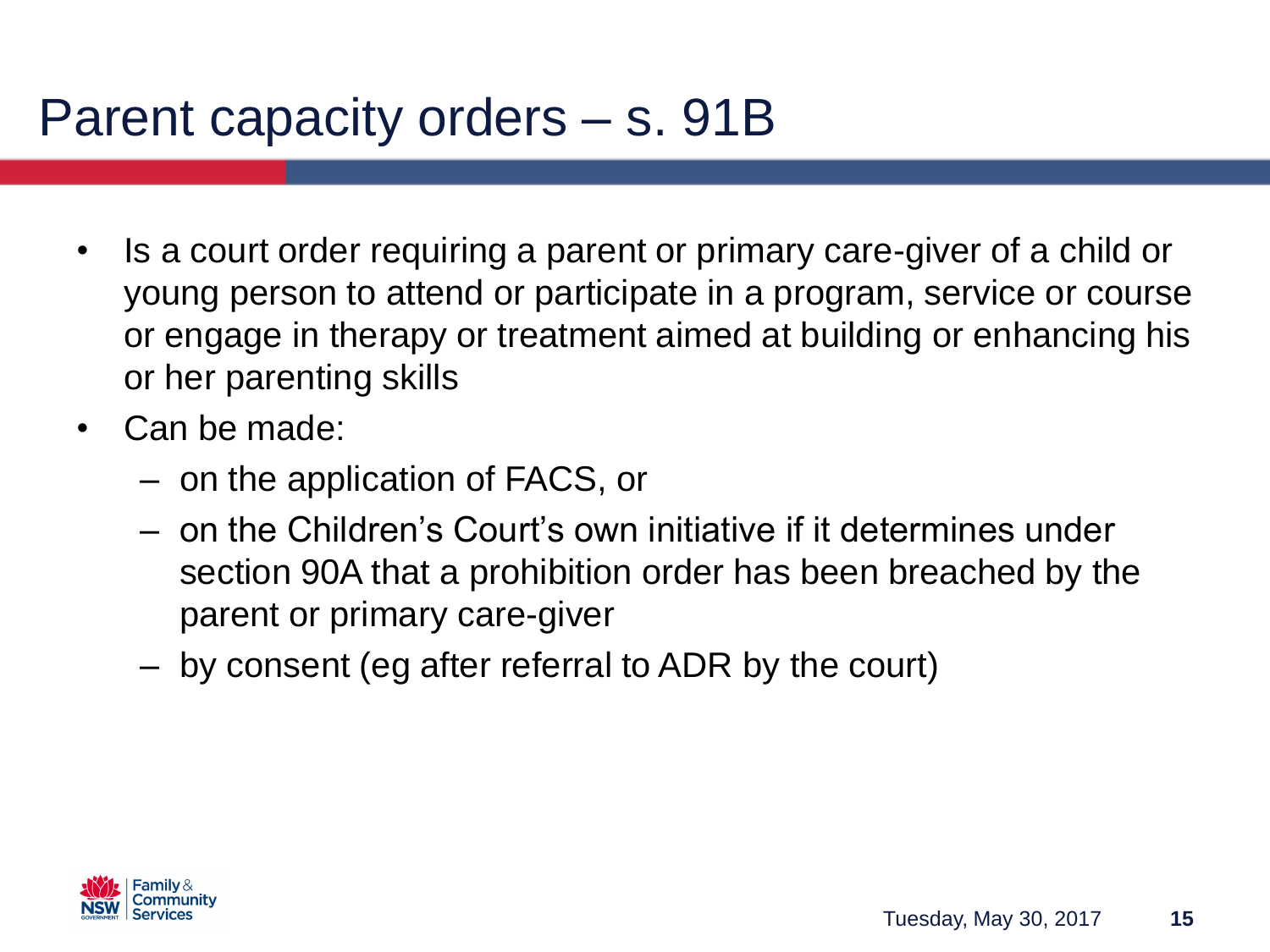# PCOs

- The court can only make a PCO if the court is satisfied that:
	- there is an identified deficiency in the parenting capacity of the parent or primary care-giver that has the potential to place the child or young person at risk of significant harm and it is reasonable and practicable to require the parent or primary caregiver to comply with the order, and
	- the parent or primary care-giver is unlikely to attend or participate in the program, service or course or engage in the therapy or treatment required by the order unless the order is made.
- A parent capacity order may be made whether or not a care application or care order has been made and at any stage in care proceedings.

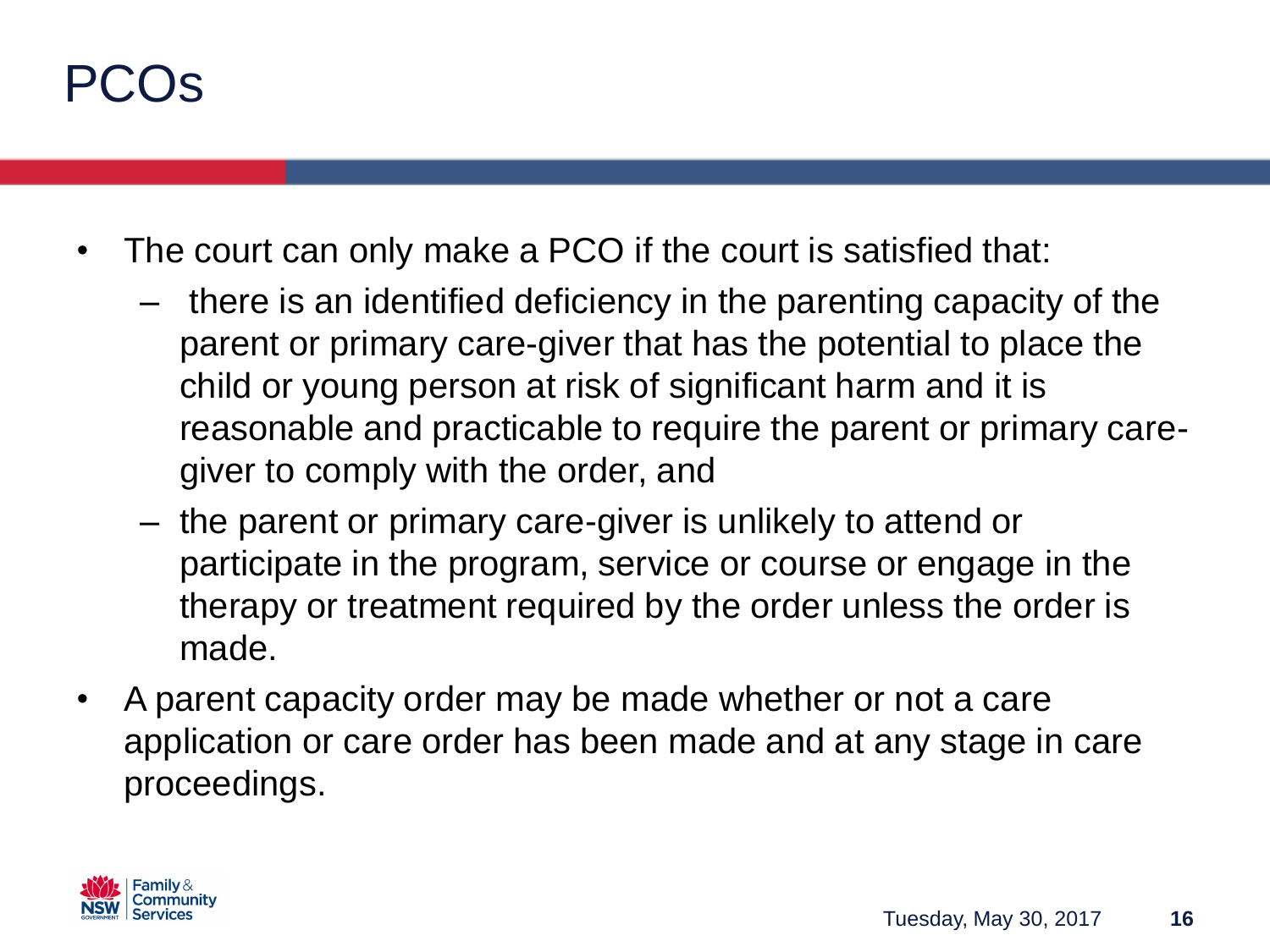

- From Nov 2015 to Jan 2017:
	- PRCs approximately 21 PRCs registered
	- FGCs approximately 63 conferences agreed to
	- PCOs 4 applications made

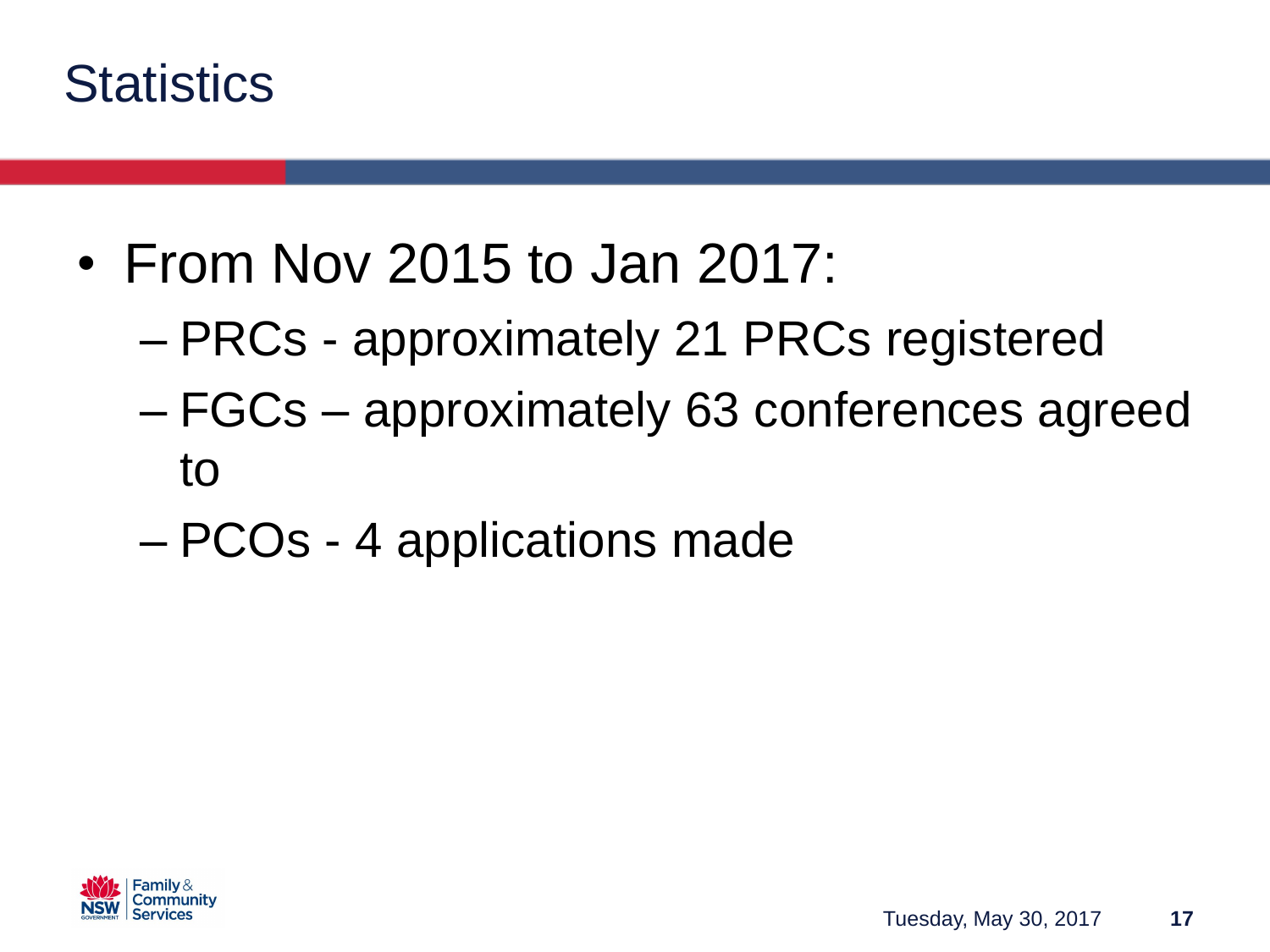# OOHC Reforms

- 18,659 children in OOHC in NSW and growing
- Their Futures Matter family preservation and restoration models
	- Multisystemic therapy for child abuse & neglect (MST-CAN)
	- Functional family therapy (FFT-CW)
	- \$90m investment over 4 years
	- Delivered by NGOs

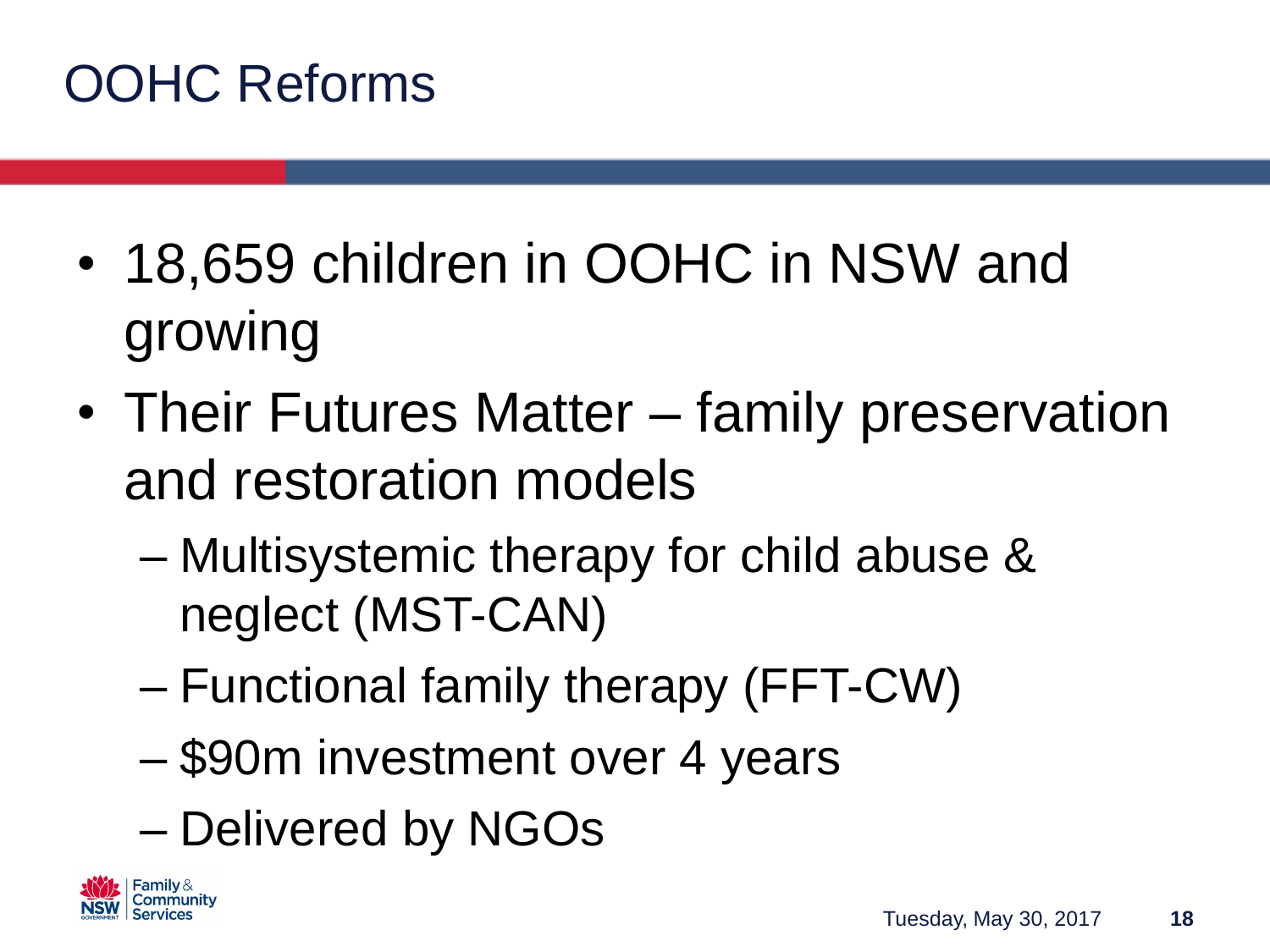## OOHC Reforms

- Needs based supports wrap around support packages
- Target = 2 year turnaround to find a permanent home for children in OOHC
- Can utilise PRCs, PCOs, registered care plans including referrals to parenting programs
- Target within 3 years all children in or at risk of entering OOHC will be receiving a coordinated packed of supports based on their needs.